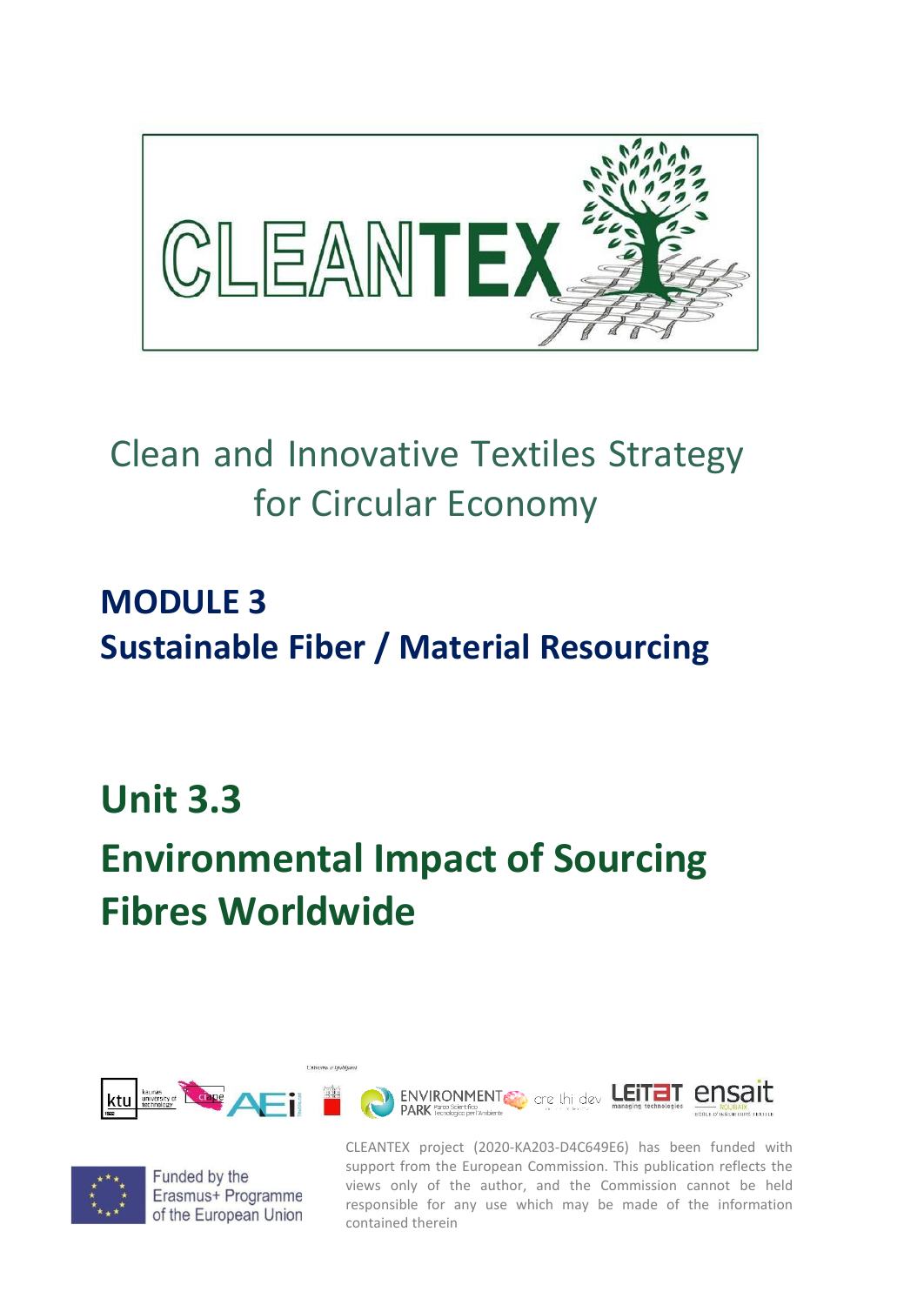In this lecture you will find an overview of environmental impacts of sourcing fibres worldwide, in order to give a perspective of what kind of fibres cause impacts on the environment and which consequences are related with the production of natural and man-made fibres.

The textile and clothing industry covers a wide range of activities, from the transformation of natural or manmade fibres into yarns and fabrics. Several trends have contributed to this increase in consumption. One is the fall in the price of garments in the last few decades. According to a EEA report, between 1996 and 2012 the price of clothing has increased by 3 %, but consumer prices in general have risen about 60 %. This meant that, relative to the EU consumer consumption basket, the price of clothing fell by 36 %. At the same time, the share of clothing in household consumption stayed largely the same: it was 5 % in 1995 and 4 % in 2017. The other significant trend was the rise of fast fashion. Epitomised by multinational retail chains, it relies on mass production, low prices and large volumes of sales. The business model is based on knocking off styles from high-end fashion shows and delivering them in a short time at cheap prices, typically using lower quality materials<sup>1</sup>. Therefore, textile sector has one of the highest Environmental Impact (EI) globally, mainly due to their high carbon emissions and water footprint. Also, the textile is one of the sectors that generates the highest amount of greenhouse gases per unit of material produced, producing one tonne of textiles generates 17 tonnes of CO<sub>2</sub> equivalent<sup>2</sup>.

#### The main fibres are:

Natural Fibres: are fibres that are produced by geological processes, or from the bodies of plants or animals. They can be used as a component of composite materials, where the orientation of fibres impacts the properties. Natural fibres can also be matted into sheets to make paper or felt<sup>3</sup>.

The most common natural Fibres<sup>5 are</sup>:

- o Cotton is a soft, fluffy staple fibre that grows in a boll, or protective case, around the seeds of the cotton plants of the genus Gossypium in the mallow family Malvaceae.
- $\circ$  Wool is the textile fibre obtained from sheep and other animals that have wool hair.
- $\circ$  Cellulosic without cotton are fibres made with ethers or esters of cellulose, which can be obtained from the bark, wood or leaves of plants, or from other plant-based material.
- Man-Made Fibres: Are fibres made from natural polymers which exist in nature, these fibres could be chemically modified but the basis are natural polymers. Therefore, are fibres whose chemical composition, structure, and properties are significantly modified during the manufacturing process<sup>4</sup>.
- Man-made Fibres<sup>5</sup>:
	- $\circ$  Polyester is any of a group of polymers that consist basically of repeated units of an ester and are used especially in making fibres.
	- $\circ$  Polyamide is a synthetic polymer made by the linkage of an amino group of one molecule and a carboxylic acid group, including many synthetic fibres such as nylon.

Key points on the environmental impact of fibres worldwide<sup>6</sup> are the following:

- o The textile and fashion industry has a long and complex supply chain, starting from agriculture and petrochemical production (for fibre production) to manufacturing, logistics and retail.
- $\circ$  Each production step has an environmental impact due to water, material, chemical and energy use.
- o Many chemicals used in textile manufacturing are harmful for the environment, factory workers and consumers.
- o Most environmental impacts occur in the textile-manufacturing and garment-manufacturing countries, but textile waste is found globally.
- $\circ$  Fast fashion has increased the material throughput in the system. Fashion brands are now producing almost twice the amount of clothing today compared with 2000.
- o Current fashion-consumption practices result in large amounts of textile waste, most of which is incinerated, landfilled or exported to developing countries.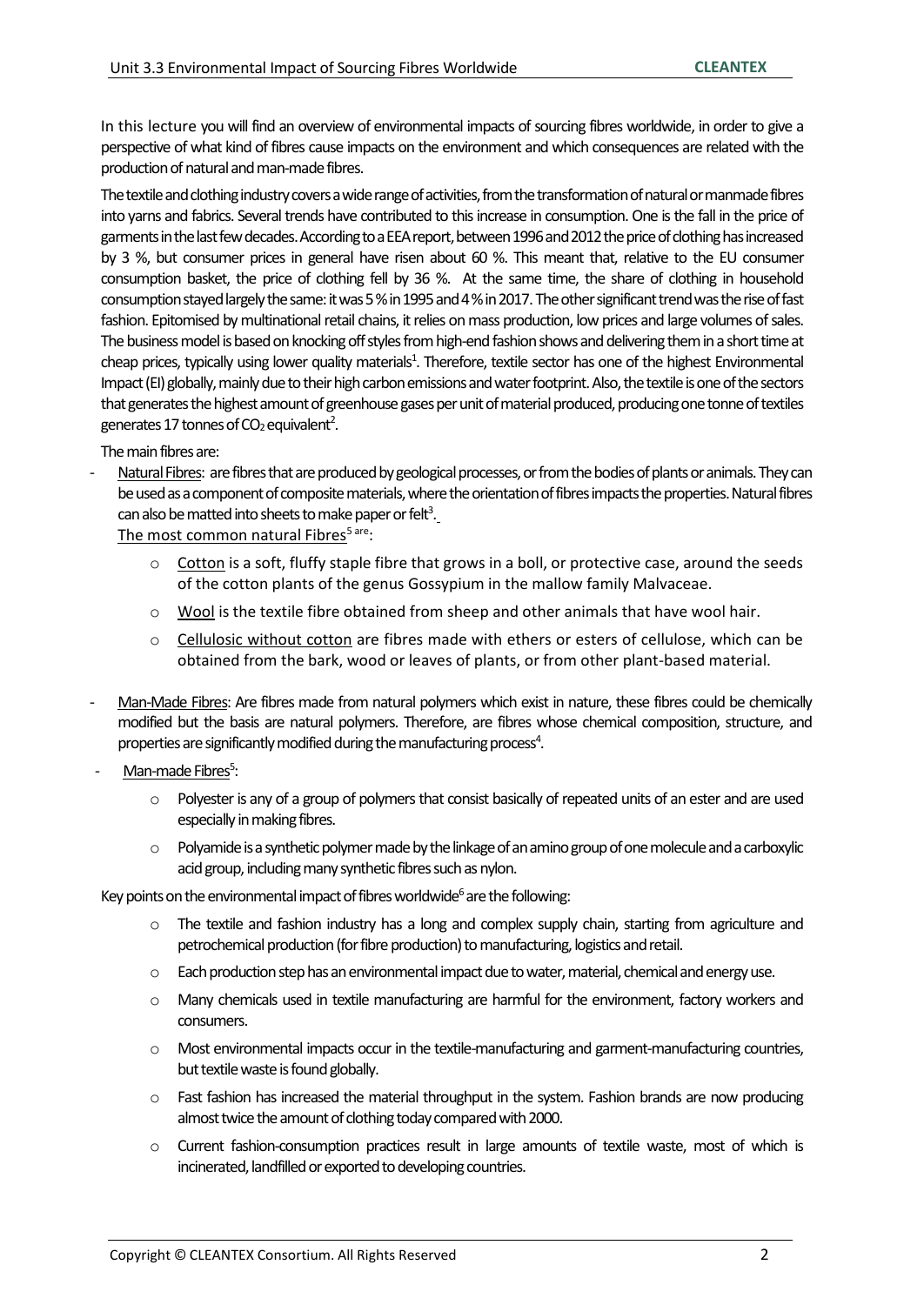Continuing with the environmental impact of each group, it is defined that the synthetic fibres are commonly seen as "bad" and natural fibres as "good". But this is not always true, when we focus on the production of raw materials, natural fibres have a larger impact on the environment than man-made fibres. Moreover, natural fibres have more impact (especially cotton) in the processes of water use, bleaching, dyeing, printing and finishing. On the other hand, the production of natural fibres tends to use less energy than synthetic fibres<sup>5</sup>.

Thus, cotton fibres are the most used natural fibres for textiles and one of the oldest fibres under human cultivation; there are traces of cotton cultivation going back as far as 7,000 years. Conventionally grown cotton fibres are often questioned for the intensive use of pesticides and irrigation during the cultivation, and more sustainable options are requested such as organic cotton, further on we will see the difference between organic cotton and conventional cotton, where 3% of the world's irrigation water use is related to natural fibres and 95% of which is associated with  $\cot$ ton production<sup>1</sup>.

The Annual production volume of plant fibres (other than cotton) are importanton the market, a wide variety of plant fibres can be found there. Jute is the dominating fibre type which is almost exclusively cultivated in Bangladesh and India. Coir fibres are collected from the coconut plant and is the second largest plant fibre globally. Flax production occurs to a large extent in France and Belgium. When these types of fibres are used as bast fibres, the fibres are extracted from the stem of the plant and subdued to retting. Cellulose fibres are often claimed to be a sustainable alternative to cotton. Since the chemical structure is based on cellulose just as in cotton, there are many similarities in the comfort properties<sup>7</sup>.

Regarding animal fibres, it is important to highlight that:

- Wool is a natural renewable fibre and could have been considered an environmentally friendly option. Unfortunately, the extensive sheep farming practised to meet global demand has had huge consequences for the environment. Sheep survive through grazing, which can have a positive impact on certain types of ecosystems when it is well managed. But when land is overgrazed, overgrazing does not allow enough time for vegetation to regrow and can cause the soil to weaken, making it vulnerable to erosion and desertification. Sheep also release methane, a gas that is 25 times worse for global warming than CO $\rm{_{2}}$ . $\rm{^{8}}$
- The production of silk fibre causes a huge environmental impact, it can be attributed to inefficiencies in agricultural infrastructure, specifically electricity supply and irrigation. Climate conditioning for silkworm rearing increases energy consumption. Wastewater is generally discharged to groundwater acting as a low-level pollutant. Silk fibres are a much more valuable textile material than other natural fibres, with very different mechanical properties.Most of the environmental impact of sericulture is related to cocoon production. Embodied solar energy of mulberry leaves and the wood used during cocoon processing account for the majority of R CED. Electricity for cocoon drying and irrigation are the main sources of non-renewable CED. Most GWP100 is related to fertilization and emissions from composting rearing waste. The majority of ecotoxicity impacts result from pesticide use.<sup>9</sup>

The man-made fibres cause several impacts on the environment too, historically, the development of synthetic and regenerated fibres has to a large extent been driven by the high price and uncertainties in the supply of cotton. Here the main challenge is to develop a sustainable production path to substitute the 71 million tonnes yearly produced synthetic fibres that are today fossil-based.

Polyester makes up 82% of man-made fibres and dominates the textile market, followed by polyamide (nylon), polypropylene and acrylics. Further, the microplastics issue is not solved by changing the raw material entering the synthetic fibres.

EI concerns are the contamination of groundwater and process emission with high amounts of heavy metals, manganese salts, sodium bromide, antimony oxide and titanium dioxide. Moreover, Crude oil conversion into petrochemicals releases hazardous toxins into the atmosphere that impact on humans as well as the environment.

Making a simple comparison of the environmental impact between natural fibres and synthetic, the second ones do not seem worse, but it is important to consider other things besides water consumption, energy consumption and  $CO<sub>2</sub>$ emissions. Other impacts on the environment are related to the time it takes for the fibre to degrade, and synthetic fibres typically remain in the environment for many more years than natural fibres<sup>7</sup>.

Discerning the main man-made fibres e: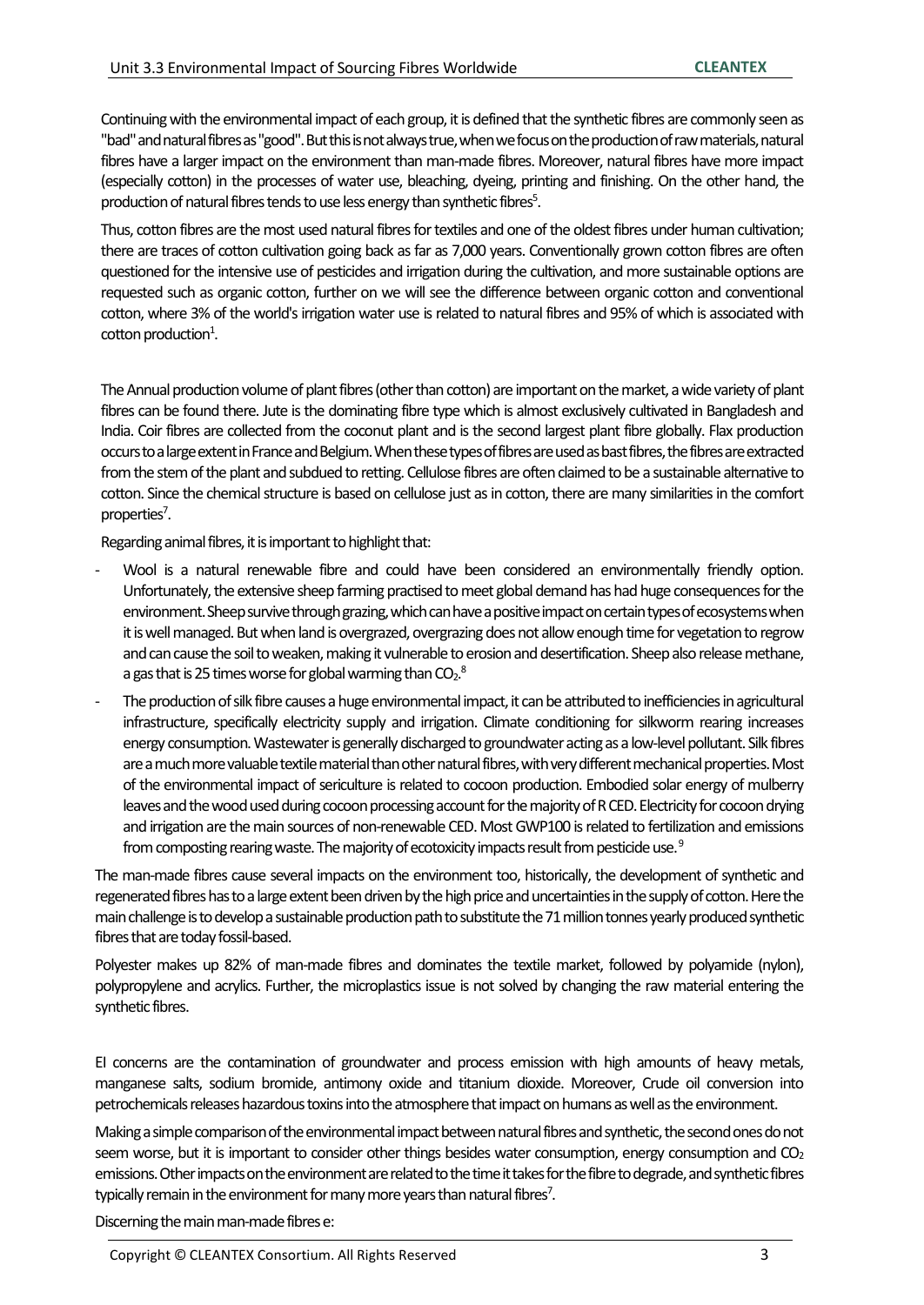- There are several types of polyester fibres, most well-known is polyethylene terephthalate (PET) because a major part of the textile polyester fibres is composed by it. It is a synthetic fibre that is questioned due to its (mostly) fossil resource origin and the release of microplastics. It is the most widely used fibre in the world, mainly in clothing production. Polyester is not bio-degradable and will persist in the ecosystem even when it eventually breaks apart<sup>7</sup>.
- Polyamide fibres are also known under the brand name Nylon. There are several types of polyamide fibres with the common denominator being the nitrogen bond. Regarding the Environmental Impact, the production of polyamide fibre emits nitric oxide, this gas is 300 times more potent as a greenhouse gas than  $CO<sub>2</sub>$  and 15 times more than methane. This kind of fibres have the same issue as polyester, they are not biodegradable or compostable. The consumption of this type of fibre increases dependence on fossil fuels 7 .

The main impacts of the most important group of fibres were defined, to follow them up it is important to provide the methodologies and tools that can measure the EI and then try to find good practices to introduce them in the production chain. Therefore, the key points to consider for the LCA environmental fibres impact are:

- Textile and fashion industry has a long and complex supply chain, starting from agriculture and petrochemical production (for fibre production) to manufacturing, logistics and retail.
- Each production step has an environmental impact due to water, material, chemical and energy use, but the production of raw materials is responsible for a large share of the environmental impact of the textile sector.
- Beyond the type of fibre, the method of fibre production is also of great importance.
- The energy source used throughout the production chain also influences the environmental impact.
- The country of fibre production is important for determining the EI.

Focusing on environmental impact requires a methodological approach, for example Life Cycle Assessment (LCA) Methodology. This methodology was defined in module 2, concretely on unit 2.2 Methodologies & tools. Hereafter the cotton fibre production chain will be described since it is one of the most used fibres in the textile sector, so it will subsequently be described what steps are necessary to determine its impact on the whole value chain.

The stages<sup>10</sup> through which cotton passes from its condition as a raw material to its transformation into fibre are defined below:

- Harvesting & Collection: First, the seeds are collected from the cotton bush, and put them together in packets to be transported to the factory.
- Pre-Cleaning: The cotton is blown to fluff it and soften its fibres, thus getting rid of any remaining impurities.
- Drying: The cotton that is harvested usually has a moisture content of around 5-6 %, however, it then needs to be dried and blended, so it is put into the dryer.
- Ginning machine: Once the cotton is ready, it is fed to the ginning station, where the fibre is extracted from the seed. This stage can be carried out using two technologies, roller or saw ginning machines.
- Post-Cleaning: The lint obtained is cleaned and combed, separating the cotton fibre from a by-product stream of lint. The aim of cleaning the lint is to remove possible impurities in the cotton.
- Pressing: In this last stage, the cotton lint is packed and compacted for storage or transport to the textile mills for further processing into yarn.

Once Cotton fibre production stages have beendefined, it is important to know the concept of Comparative LCA,which is often used to determine a better process or product to use. The goal of LCA is to compare the full range of environmental effects assignable to products and services by quantifying all inputs and outputs of material flows and assessing how material flows affect the environment $^{11}$ .

The impact categories<sup>12</sup> that will be measured are important to know which data it will be:

- Global Warming Potential (GWP): Climate change, measured as global warming potential, is deemed to be one of the most pressing environmental issues of our times. The category indicator results are provided in kg of  $CO<sub>2</sub>$ equivalent per functional unit.
- Eutrophication Potential (EP): Eutrophication, also known as over-fertilization, was also chosen for its connection to air, soil and water quality and relevance to agricultural systems. The category indicator results are shown in or PO $_4^3$ equivalent per functional unit.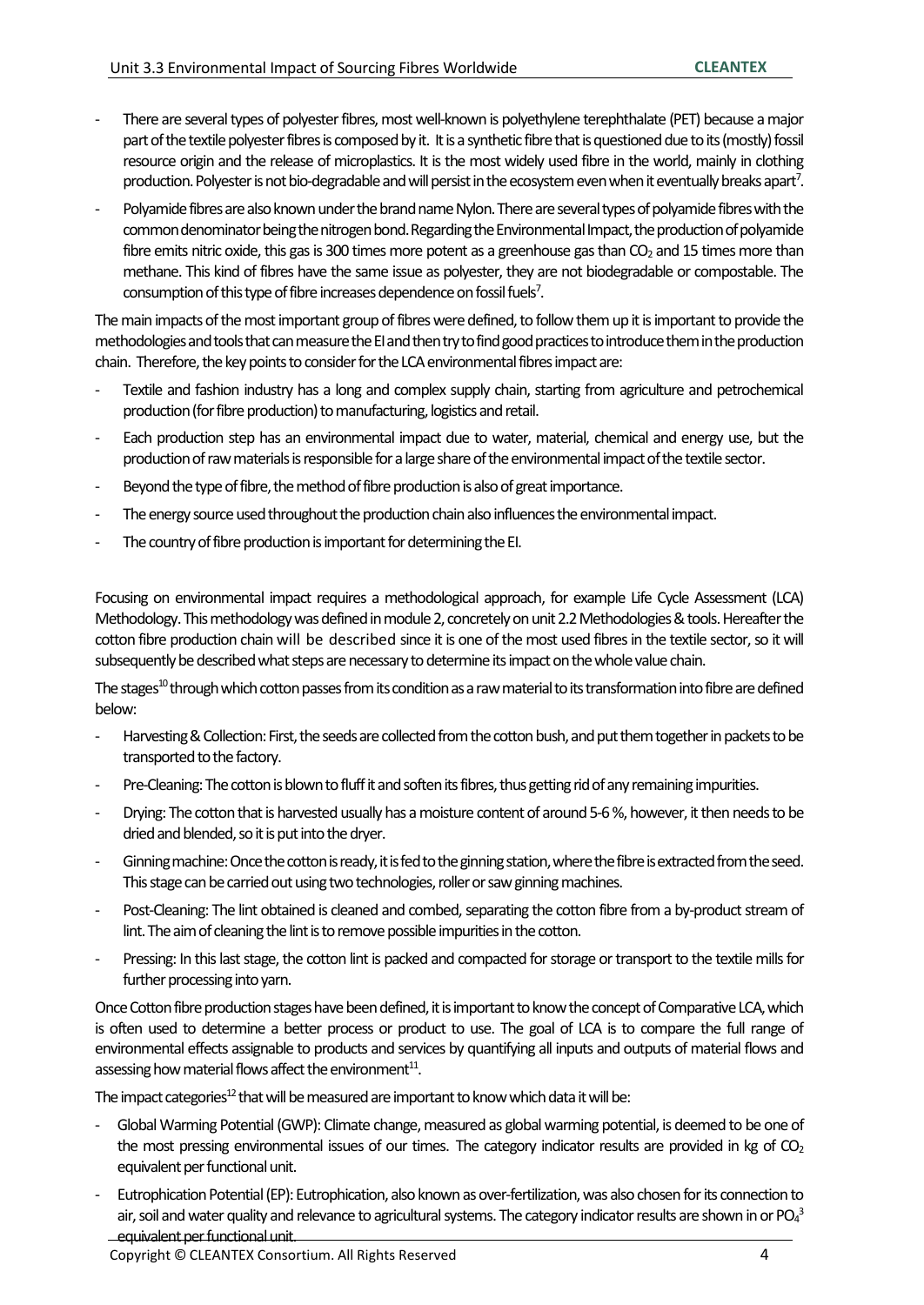- Acidification Potential (AP): Acidification, causing for example acid rain, was chosen because it is closely connected to air, soil, and water quality and relevant to environmental aspects of agricultural systems. The category indicator results are shown in kg SO<sub>2</sub> equivalent.
- Primary Energy Demand (non-renewable) (PED): Primary energy demand from non-renewable sources (e.g. petroleum, natural gas etc.) its relevance to energy and resource efficiency and its interconnection with climate change. The category indicator results are shown in MJ per kg.
- Water Use and Water Consumption (WU and WC): Use of water by human activity.Use includes, but is not limited to, any water withdrawal, water release or other human activities within the drainage basin impacting water flows and quality. Regarding Water consumption, is the water removed from, but not returned to the same drainage basin. Water consumption can be because of evaporation, transpiration, product integration or release into a different drainage basin or the sea. The category indicator results are shown in  $m^3$  per kg.

\* Examples of the environmental impacts of fibres or the LCA comparison between conventional cotton an organic cotton can be found in the MOOC presentation and the related recording.